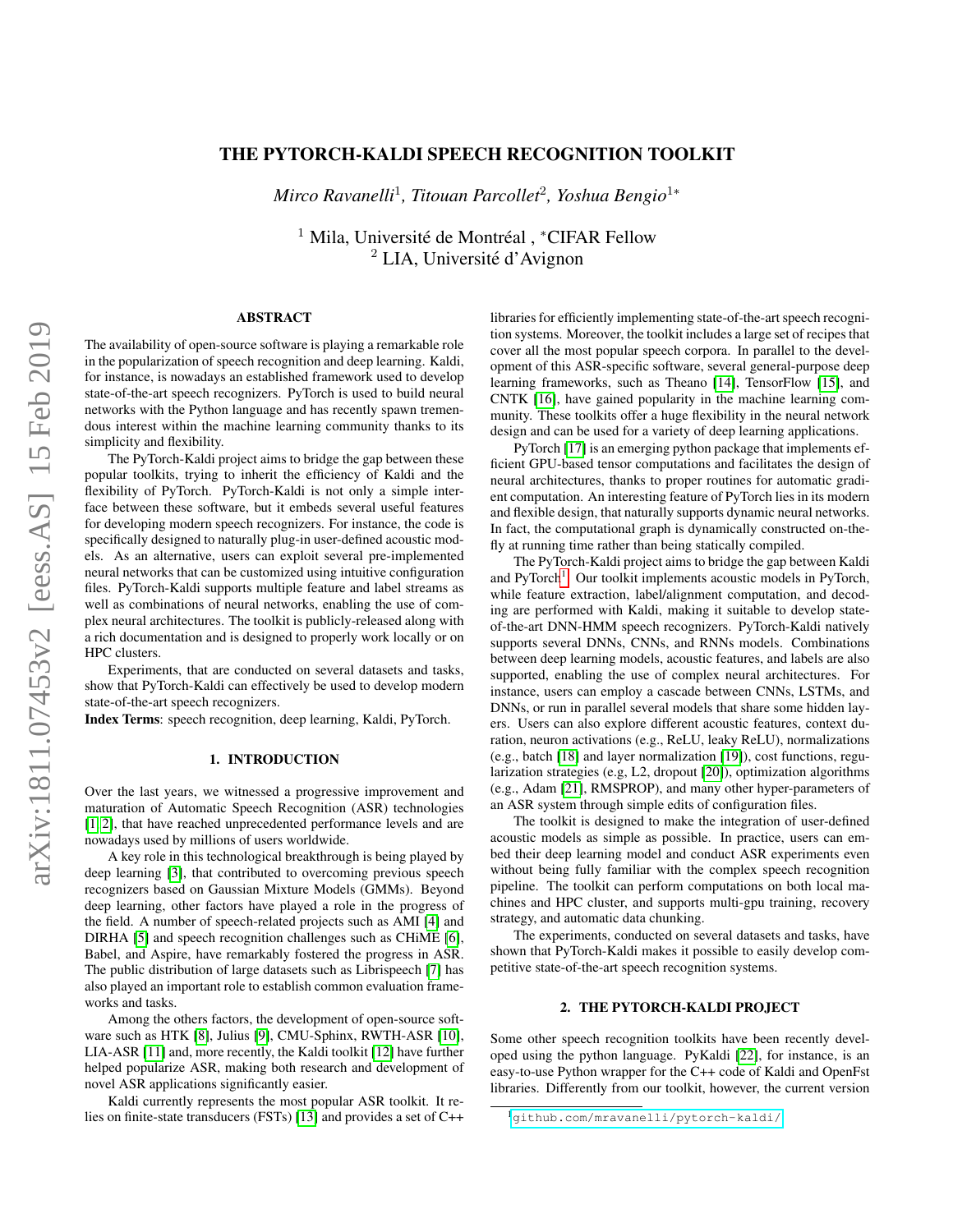<span id="page-1-0"></span>

Fig. 1: An overview of the PyTorch-Kaldi architecture.

of the PyKaldi does not provide several pre-implemented and readyto-use neural models. Another python project is ESPnet [\[23\]](#page-4-20). ES-Pnet is an end-to-end speech processing toolkit, mainly focuses on end-to-end speech recognition and end-to-end text-to-speech. The main difference with our project is the current version of PyTorch-Kaldi implements hybrid DNN-HMM speech recognizers.

An overview of the architecture adopted in PyTorch-Kaldi is reported in Fig. [1.](#page-1-0) The main script run exp.py is written in *python* and manages all the phases involved in an ASR system, including feature and label extraction, training, validation, decoding, and scoring. The toolkit is detailed in the following sub-sections.

# 2.1. Configuration file

The main script takes as input a configuration file in INI format<sup>[2](#page-1-1)</sup>, that is composed of several sections. The section  $[Exp]$  specifies some high-level information such as the folder used for the experiment, the number of training epochs, the random seed. It also allows users to specify whether the experiments have to be conducted on a CPU, GPU, or on multiple GPUs. The configuration file continues with the [dataset<sup>\*</sup>] sections, that specify information on features and labels, including the paths where they are stored, the characteristics of the context window [\[24\]](#page-4-21), and the number of chunks in which the speech dataset must be split. The neural models are described in the [architecture∗] sections, while the [model] section defines how these neural networks are combined. The latter section exploits a simple meta-language that is automatically interpreted by the  $run\_exp.py$  script. Finally, the configuration file defines the decoding parameters in the [decoding] section.

# 2.2. Features

The feature extraction is performed with Kaldi, that natively provides c++ libraries (e.g., *compute-mfcc-feats*, *compute-fbank-feats*, *compute-plp-feats*) to efficiently extract the most popular speech recognition features. The computed coefficients are stored in binary archives (with extension *.ark*) and are later imported into the python environment using the *kaldi-io* utilities inherited from the kaldi-io-for-python project<sup>[3](#page-1-2)</sup>. The features are then processed by the function *load-chunk*, that performs context window composition, shuffling, as well as mean and variance normalization. As outlined before, PyTorch-Kaldi can manage multiple feature streams. For instance, users can define models that exploit combinations of MFCCs, FBANKs, PLP, and fMLLR [\[25\]](#page-4-22) coefficients.

### 2.3. Labels

The main labels used for training the acoustic model derive from a forced alignment procedure between the speech features and the sequence of context-dependent phone states computed by Kaldi with a phonetic decision tree. To enable multi-task learning, PyTorch-Kaldi supports multiple labels. For instance, it is possible to jointly load both context-dependent and context-independent targets and use the latter ones to perform monophone regularization [\[26,](#page-4-23) [27\]](#page-4-24). It is also possible to employ models based on an ecosystem of neural networks performing different tasks, as done in the context of joint training between speech enhancement and speech recognition [\[28,](#page-4-25) [29\]](#page-4-26) or in the context of the recently-proposed cooperative networks of deep neural networks [\[30\]](#page-4-27).

### 2.4. Chunk and Mini-batch Composition

PyTorch-Kaldi automatically splits the full dataset into a number of chunks, which are composed of labels and features randomly sampled from the full corpus. Each chunk is then stored into the GPU or CPU memory and processed by the neural training algorithm  $run_{.}$ nn.py. The toolkit dynamically composes different chunks at each epoch. A set of mini-batches are then derived from them. Minibatches are composed of few training examples that are used for gradient computation and parameter optimization.

The way mini-batches are gathered strongly depends on the typology of the neural network. For feed-forward models, the minibatches are composed of randomly shuffled features and labels sampled from the chunk. For recurrent networks, the minibatches must be composed of full sentences. Different sentences, however, are likely to have different duration, making zero-padding necessary to form mini-batches of the same size. PyTorch-Kaldi sorts the speech sequences in ascending order according to their lengths (i.e., short sentences are processed first). This approach minimizes the need of zero-paddings and turned out to be helpful to avoid possible biases on batch normalization statistics. Moreover, it has been shown useful to slightly boost the performance and to improve the numerical stability of gradients.

### 2.5. DNN acoustic modeling

Each minibatch is processed by a neural network implemented with PyTorch, that takes as input the features and as outputs a set of posterior probabilities over the context-dependent phone states. The code is designed to easily plug-in customized models. As reported in the pseudo-code reported in Fig. [2,](#page-2-0) the new model can be simply defined by adding a new class into the *neural nets.py*. The class must be composed of an initialization method, that specifies the parameters with their initialization, and a forward method that defines the computations to perform.

<span id="page-1-1"></span><sup>&</sup>lt;sup>2</sup>The configuration file is fully described in the project documentation.

<span id="page-1-2"></span><sup>3</sup><github.com/vesis84/kaldi-io-for-python>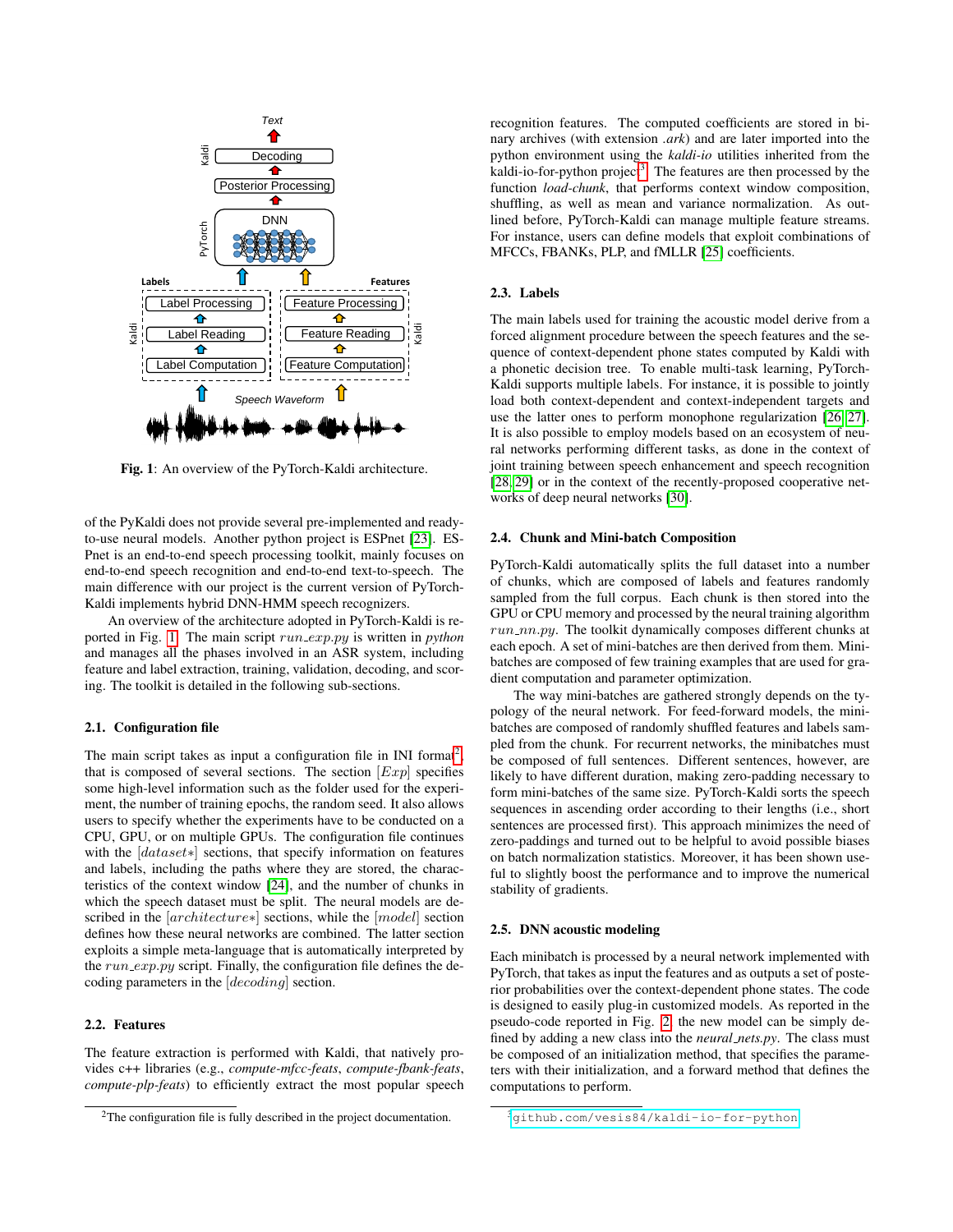Fig. 2: Adding a user model into PyTorch-Kaldi.

| class $my_N(N(nn \cdot Module))$ :<br>$def$ $\_\_init\_\_ (self$ , options):<br>$super(my_NN, self)$ . $= init = ()$<br># Definition of Model Parameters<br># Parameter Initialization |
|----------------------------------------------------------------------------------------------------------------------------------------------------------------------------------------|
| def forward (self, minibatch):<br># Definition of Model Computations<br>return [output_prob]                                                                                           |

<span id="page-2-2"></span>**Table 1:**  $PER(\%)$  obtained for the test set of TIMIT with various neural architectures.

|             | MFCC | <b>FBANK</b> | fMLLR |
|-------------|------|--------------|-------|
| <b>MLP</b>  | 18.2 | 18.7         | 16.7  |
| <b>RNN</b>  | 17.7 | 17.2.        | 15.9  |
| <b>LSTM</b> | 15.1 | 14.3         | 14.5  |
| <b>GRU</b>  | 16.0 | 15.2         | 14.9  |
| Li-GRU      | 15.3 | 14.9         | 14.2  |

<span id="page-2-0"></span>As an alternative, a number of pre-defined state-of-the-art neural models are natively implemented within the toolkit. The current version supports standard MLPs, CNNs, RNNs, LSTM, and GRU models. Moreover, it supports some advanced recurrent architectures, such as the recently-proposed Light GRU [\[31\]](#page-4-28) and twin-regularized RNNs [\[32\]](#page-4-29). The SincNet model [\[33,](#page-4-30) [34\]](#page-4-31) is also implemented to perform speech recognition from raw waveform directly. The hyperparameters of the model (such as learning rate, number of neurons, number of layers, dropout factor, etc.) can be tuned using a utility that implements the random search algorithm [\[35\]](#page-4-32).

### 2.6. Decoding and Scoring

The acoustic posterior probabilities generated by the neural network are normalized by their prior before feeding the HMM-based decoder of Kaldi. The decoder merges the acoustic scores with the language probabilities derived by an n-gram language model and tries to retrieve the sequence of words uttered in the speech signal using a beam-search algorithm. The final Word-Error-Rate (WER) score is computed with the NIST SCTK scoring toolkit.

## 3. EXPERIMENTAL SETUP

In the following sub-sections, the corpora, and the DNN setting adopted for the experimental activity are described.

### 3.1. Corpora and Tasks

The first set of experiments was performed with the TIMIT corpus, considering the standard phoneme recognition task (aligned with the Kaldi s5 recipe [\[12\]](#page-4-9)).

To validate our model in a more challenging scenario, experiments were also conducted in distant-talking conditions with the DIRHA-English dataset<sup>[4](#page-2-1)</sup> [\[36,](#page-4-33)[37\]](#page-4-34). Training was based on the original WSJ-5k corpus (consisting of 7, 138 sentences uttered by 83 speakers) that was contaminated with a set of impulse responses measured in a domestic environment [\[37\]](#page-4-34). The test phase was carried out with the real part of the dataset, consisting of 409 WSJ sentences uttered in the aforementioned environment by six native American speakers.

Additional experiments were conducted with the CHiME 4 dataset [\[6\]](#page-4-3), that is based on speech data recorded in four noisy environments (on a bus, cafe, pedestrian area, and street junction). The training set is composed of 43, 690 noisy WSJ sentences recorded by five microphones (arranged on a tablet) and uttered by a total of 87 speakers. The test set *ET-real* considered in this work is based on 1, 320 real sentences uttered by four speakers, while the subset *DT-real* has been used for hyperparameter tuning. The CHiME experiments were based on the single channel setting [\[6\]](#page-4-3).

Finally, experiments were performed with the LibriSpeech [\[7\]](#page-4-4) dataset. We used the training subset composed of 100 hours and the *dev-clean* set for the hyperparameter search. Test results are reported on the *test-clean* part using the *fglarge* decoding graph inherited from the Kaldi s5 recipe.

## 3.2. DNN setting

The experiments consider different acoustic features, i.e., 39 MFCCs (13 static+ $\Delta$ + $\Delta$  $\Delta$ ), 40 log-mel filter-bank features (FBANKS), as well as 40 fMLLR features [\[25\]](#page-4-22) (extracted as reported in the s5 recipe of Kaldi), that were computed using windows of 25 ms with an overlap of 10 ms. The feed-forward models were initialized according to the *Glorot*'s scheme [\[38\]](#page-4-35), while recurrent weights were initialized with orthogonal matrices [\[39\]](#page-4-36). Recurrent dropout was used as a regularization technique [\[40\]](#page-4-37). Batch normalization was adopted for feed-forward connections only, as proposed in [\[41\]](#page-4-38). The optimization was done using the RMSprop algorithm running for 24 epochs. The performance on the development set was monitored after each epoch and the learning rate was halved when the relative performance improvement went below 0.1%. The main hyperparameters of the model (i.e., learning rate, number of hidden layers, hidden neurons per layer, dropout factor, as well as the twin regularization term  $\lambda$ ) were tuned on the development datasets.

### 4. BASELINES

In this section, we discuss the baselines obtained with TIMIT, DIRHA, CHiME, and LibriSpeech datasets. As a showcase to illustrate the main functionalities of the PyTorch-Kaldi toolkit, we first report the experimental validation conducted on TIMIT.

Table [1](#page-2-2) shows the performance obtained with several feedforward and recurrent models using different features. To ensure a more accurate comparison between the architectures, five experiments varying the initialization seeds were conducted for each model and feature. The table thus reports the average *phone error* rates (PER)<sup>[5](#page-2-3)</sup>. Results show that, as expected, fMLLR features outperform MFCCs and FBANKs coefficients, thanks to the speaker adaptation process. Recurrent models significantly outperform the standard MLP one, especially when using LSTM, GRU, and Li-GRU architecture, that effectively address gradient vanishing through multiplicative gates. The best result (PER=14.2%) is obtained with the Li-GRU model [\[31\]](#page-4-28), that is based on a single gate and thus saves 33% of the computations over a standard GRU.

Table [2](#page-3-2) details the impact of some popular techniques implemented in PyTorch-Kaldi for improving the ASR performance. The

<span id="page-2-1"></span><sup>&</sup>lt;sup>4</sup>This dataset is distributed by the Linguistic Data Consortium (LDC).

<span id="page-2-3"></span> $5$ Standard deviations range between 0.15 and 0.2 for all the experiments.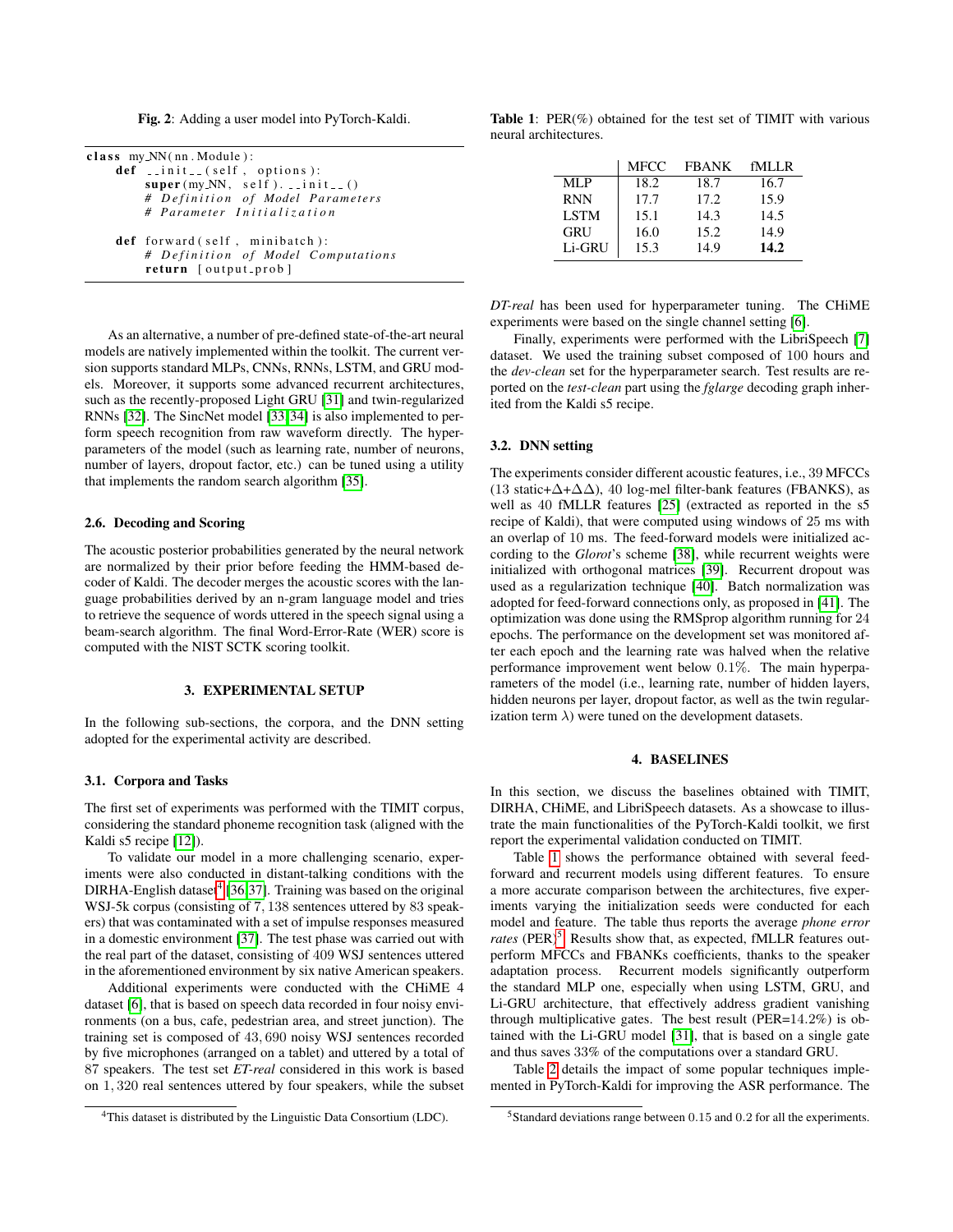|                       | <b>RNN</b> | <b>LSTM</b> | GRU  | Li-GRU |
|-----------------------|------------|-------------|------|--------|
| <b>Baseline</b>       | 16.5       | 16.0        | 16.6 | 16.3   |
| + Incr. Seq. length   | 16.6       | 15.3        | 16.1 | 15.4   |
| + Recurrent Dropout   | 16.4       | 15.1        | 15.4 | 14.5   |
| + Batch Normalization | 16.0       | 14.8        | 15.3 | 14.4   |
| + Monophone Reg.      | 15.9       | 14.5        | 14.9 | 14.2   |

<span id="page-3-2"></span>Table 2: PER(%) obtained on TIMIT when progressively applying some techniques implemented within PyTorch-Kaldi.

<span id="page-3-3"></span>Table 3: PER(%) obtained by combining multiple neural networks and acoustic features.

| Architecture | Features                          | PER $(\%)$ |
|--------------|-----------------------------------|------------|
| Li-GRU       | fMLLR                             | 14 2       |
|              | MLP+Li-GRU+MLP   MFCC+FBANK+fMLLR | 13.8       |

<span id="page-3-4"></span>**Table 4:**  $PER(\%)$  obtained with standard convolutional and with the SincNet architectures.

| Model      | Features               | PER $(\% )$ |
|------------|------------------------|-------------|
| <b>CNN</b> | <b>FBANK</b>           | 18.3        |
| <b>CNN</b> | Raw waveform           | 18.1        |
|            | SincNet   Raw waveform | 17.2        |

first row (Baseline) reports the performance achieved with a basic recurrent model, where powerful techniques such as dropout and batch normalization are not adopted. The second row highlights the performance gain that is achieved when progressively increasing the sequence length during training. In this case, we started the training by truncating the speech sentence at 100 steps (i.e, approximately 1 second of speech) and we progressively double the maximum sequence duration at every epoch. This simple strategy generally improves the system performance since it encourages the model to first focus on short-term dependencies and learn longer-term ones only at a later stage. The third row shows the improvement achieved when adding recurrent dropout. Similarly to [\[40,](#page-4-37)[41\]](#page-4-38), we applied the same dropout mask for all the time steps to avoid gradient vanishing problems. The fourth line, instead, shows the benefits derived from batch normalization [\[18\]](#page-4-15). Finally, the last line shows the performance achieved when also applying monophone regularization [\[27\]](#page-4-24). In this case, we employ a multi-task learning strategy by means of two softmax classifiers: the first one estimates context-dependent states, while the second one predicts monophone targets. As observed in [\[27\]](#page-4-24), our results confirm that this technique can successfully be used as an effective regularizer.

The experiments discussed so far are based on single neural models. In Table [3](#page-3-3) we compare our best Li-GRU system with a more complex architecture based on a combination of feed-forward and recurrent models fed by a concatenation of features. To the best of our knowledge, the PER=13.8% achieved by the latter system yields the best-published performance on the TIMIT test-set.

Previous achievements were based on features computed with Kaldi. However, within PyTorch-Kaldi users can employ their own features. Table [4](#page-3-4) shows the results achieved with convolutional models fed by standard FBANKs coefficients or by the raw waveform directly. The standard CNN based on raw samples performs similarly to the one fed by FBANK features. A performance improvement is observed with SincNet [\[33\]](#page-4-30), whose effectiveness in speech recognition is here highlighted for the first time.

<span id="page-3-5"></span>Table 5: WER(%) obtained for the DIRHA, CHiME, and LibriSpeech (100h) datasets with various neural architectures.

|             | <b>DIRHA</b> | <b>CHIME</b> | LibriSpeech |
|-------------|--------------|--------------|-------------|
| ML P        | 26.1         | 18.7         | 6.5         |
| <b>LSTM</b> | 24.8         | 15.5         | 6.4         |
| GRU         | 24.8         | 15.2         | 6.3         |
| Li-GRU      | 23.9         | 14.6         | 6.2         |

We now extend our experimental validation to other datasets. With this regard, Table [5](#page-3-5) shows the performance achieved on DIRHA, CHiME, and Librispeech (100h) datasets. The Table consistently shows better performance with the Li-GRU model, confirming our previous achievements on TIMIT. The results on DIRHA and CHiME show the effectiveness of the proposed toolkit also in noisy condition. To give a comparison, the best Kaldi baseline proposed in egs/chime4/s5 1ch has a WER(%)=18.1%. An endto-end system trained with ESPnet reaches a WER(%)=44.99%, confirming how critical is end-to-end speech recognition is challenging acoustic conditions. DIRHA represents another very challenging task, that is characterized by the presence of considerable levels of noise and reverberation. The WER=23.9% obtained on this dataset represents the best performance published so-far on the single-microphone task. Finally, the performance obtained with Librispeech outperforms the corresponding *p-norm* Kaldi baseline  $(WER = 6.5\%)$  on the considered 100 hours subset.

### 5. CONCLUSIONS

This paper described the PyTorch-Kaldi project, a new initiative that aims to bridge the gap between Kaldi and PyTorch. The toolkit is designed to make the development of an ASR system simpler and more flexible, allowing users to easily plug-in their customized acoustic models. PyTorch-Kaldi also supports combinations of neural architectures, features, and labels, allowing users to possibly employ complex ASR pipelines. The experiments have confirmed that PyTorch-Kaldi can achieve state-of-the-art results in some popular speech recognition tasks and datasets.

The current version of the PyTorch-Kaldi is already publiclyavailable along with a detailed documentation. The project is still in its initial phase and we invite all potential contributors to participate in it. We hope to build a community of developers larger enough to progressively maintain, improve, and expand the functionalities of our current toolkit. In the future, we plan to increase the number of pre-implemented models, support neural language model training/rescoring, sequence discriminative training, online speech recognition, as well end-to-end training.

### 6. ACKNOWLEDGMENT

We would like to thank Maurizio Omologo, Enzo Telk, and Antonio Mazzaldi for their helpful comments. This research was enabled in part by support provided by Calcul Québec and Compute Canada.

### 7. REFERENCES

- <span id="page-3-0"></span>[1] D. Yu and L. Deng, *Automatic Speech Recognition – A Deep Learning Approach*, Springer, 2015.
- <span id="page-3-1"></span>[2] M. Ravanelli, *Deep learning for Distant Speech Recognition*, PhD Thesis, Unitn, 2017.